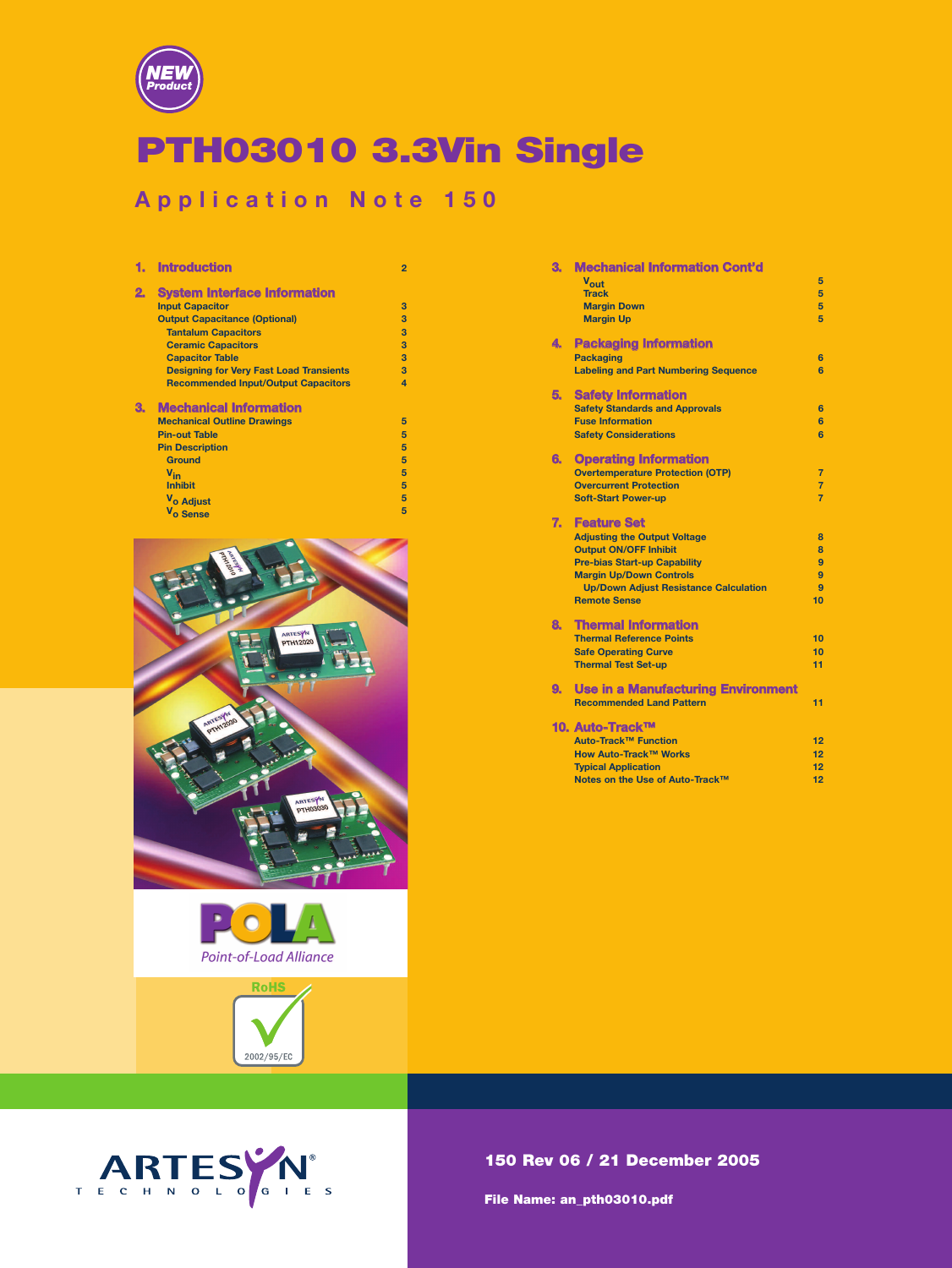# **1. Introduction**

The PTH family of non-isolated, wide-output adjust power modules from Artesyn Technologies are optimized for applications that require a flexible, high performance module that is small in size. These products are part of the "Point-of-Load Alliance" (POLA), which ensures compatible footprint, interoperability and true second sourcing for customer design flexibility. The POLA is a collaboration between Artesyn Technologies, Astec Power and Texas Instruments to offer customers advanced non-isolated modules that provide the same functionality and form factor. Product series covered by the alliance includes the PTHxx050W (6 A), PTHxx060W (10 A), PTHxx010W (15/12 A), PTHxx020W (22/18 A), and the PTHxx030W (30/26 A).

From the basic, "Just Plug it In" functionality of the 6 A modules, to the 30 A rated feature-rich PTHxx030W, series these products were designed to be very flexible, yet simple to use. The features vary with each product series. Table 1 provides a quick reference to the available features by series and input bus voltage.

For simple point-of-use applications, the PTHxx050W series provides operating features such as an on/off inhibit, output voltage trim, prebias start-up (3.3/5 V input only), and overcurrent protection. The PTHxx060W (10 A), and PTHxx010W (15/12 A) series add an output voltage sense, and margin up/down controls. The higher output current, PTHxx020W and PTHxx030W series also incorporates overtemperature and shutdown protection. All of the products referenced in Table 1 include Auto-Track™.

This is a feature unique to the PTH family, and was specifically designed to simplify the task of sequencing the supply voltage in a power system. These and other features are described in the following sections.

| <b>SERIES</b> | <b>INPUT</b><br><b>BUS</b> | $\overline{\phantom{a}}$ out | <b>ADJUST</b><br><b>TRIM</b> | <b>ON/OFF</b><br><b>INHIBIT</b> | <b>OVER-</b><br><b>CURRENT</b> | <b>PRE-BIAS</b> | <b>AUTO-</b><br><b>STARTUP TRACKTM*</b> | <b>MARGIN</b><br><b>UP/DOWN</b> | <b>OUTPUT</b><br><b>SENSE</b> | <b>THERMAL</b><br><b>SHUTDOWN</b> |
|---------------|----------------------------|------------------------------|------------------------------|---------------------------------|--------------------------------|-----------------|-----------------------------------------|---------------------------------|-------------------------------|-----------------------------------|
|               | 3.3V                       | 6 A                          |                              | $\bullet$                       |                                |                 |                                         |                                 |                               |                                   |
| PTHxx050      | 5 V                        | 6 A                          |                              |                                 |                                |                 |                                         |                                 |                               |                                   |
|               | 12 V                       | 6 A                          |                              |                                 |                                |                 |                                         |                                 |                               |                                   |
| PTHxx060      | 3.3 V/5 V                  | 10 A                         |                              |                                 |                                |                 |                                         |                                 |                               |                                   |
|               | 12 V                       | 10 A                         |                              |                                 |                                |                 |                                         |                                 |                               |                                   |
| PTHxx010      | 3.3 V/5 V                  | 15 A                         |                              | $\bullet$                       |                                |                 |                                         |                                 |                               |                                   |
|               | 12 V                       | 12 A                         |                              |                                 |                                |                 |                                         |                                 |                               |                                   |
| PTHxx020      | 3.3 V/5 V                  | 22 A                         |                              |                                 |                                |                 |                                         |                                 |                               |                                   |
|               | 12V                        | 18 A                         |                              |                                 |                                |                 |                                         |                                 |                               |                                   |
|               | 3.3 V/5 V                  | 30 A                         |                              |                                 |                                |                 |                                         |                                 |                               |                                   |
| PTHxx030      | 12 V                       | 26 A                         |                              |                                 |                                |                 |                                         |                                 |                               |                                   |

**Table 1 - Operating Features by Series and Input Bus Voltage**

### **RoHS Compliance Ordering Information**



PTH03010WAST To order Pb-free (RoHS compatible) surface-mount parts replace the mounting option 'S' with 'Z', e.g. PTH03010WAZT. To order Pb-free (RoHS compatible) through-hole parts replace the mounting option 'H' with 'D', e.g. PTH03010WADT.



\*Auto-track™ is a trade mark of Texas Instruments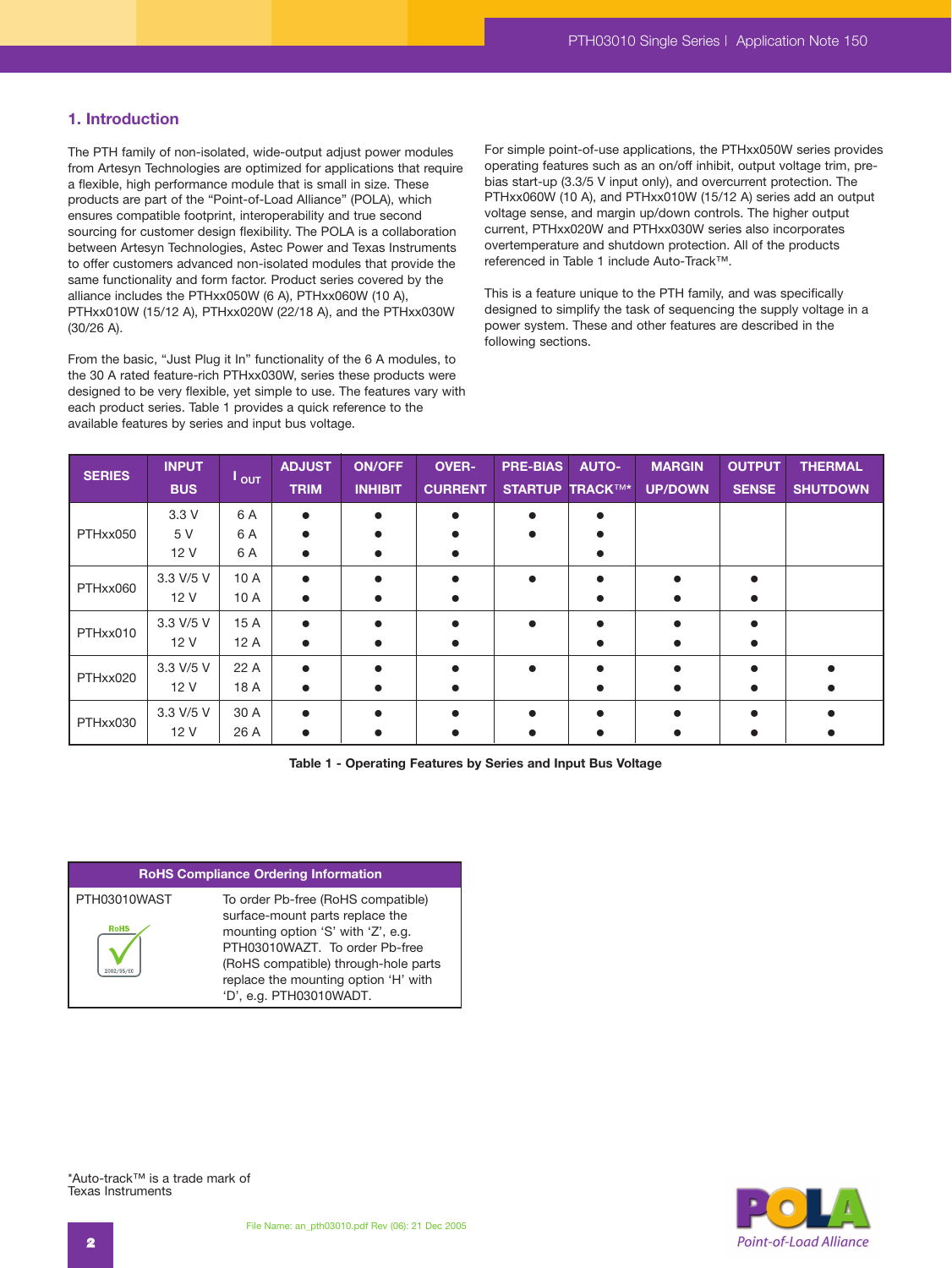# **2. System Interface Information**

# **2.1 Input Capacitor**

The recommended input capacitor(s) is determined by the 470 µF minimum capacitance and 700 mA rms minimum ripple current rating.

Ripple current, less than 100 m $\Omega$  equivalent series resistance (ESR), and temperature are the major considerations when selecting input capacitors. Unlike polymer tantalum, regular tantalum capacitors have a recommended minimum voltage rating of 2 x (maximum dc voltage + ac ripple). This is standard practice to ensure reliability.

For improved ripple reduction on the input bus, ceramic capacitors (1) may be used to complement electrolytic types and achieve the minimum required capacitance.

# **2.2 Output Capacitance (Optional)**

For applications with load transients (sudden changes in load current), regulator response will benefit from an external output capacitance. The recommended output capacitance of 330 µF will allow the module to meet its transient response specification (see product datasheet). For most applications, a high quality computergrade aluminum electrolytic capacitor is most suitable. These capacitors provide adequate decoupling over the frequency range, 2 kHz to 150 kHz, and are suitable when ambient temperatures are above 0 ºC. For operation below 0 ºC, tantalum, ceramic or Os-Con type capacitors are recommended. When using one or more nonceramic capacitors, the calculated equivalent ESR should be no lower than 4 mΩ (7 mΩ using the manufacturer's maximum ESR for a single capacitor). A list of preferred low-ESR type capacitors are identified in Table 2.

# **2.2.1 Tantalum Capacitors**

Tantalum type capacitors can be used at both the input and output, and are recommended for applications where the ambient operating temperature can be less than 0 ºC. The AVX TPS, Sprague 593D/594/595 and Kemet T495/ T510 capacitor series are suggested over many other tantalum types due to their higher rated surge, power dissipation, and ripple current capability. As a caution many general purpose tantalum capacitors have considerably higher ESR, reduced power dissipation and lower ripple current capability. These capacitors are also less reliable as they have lower power dissipation and surge current ratings. Tantalum capacitors that do not have a stated ESR or surge current rating are not recommended for power applications.

When specifying Os-Con and polymer tantalum capacitors for the output, the minimum ESR limit will be encountered well before the maximum capacitance value is reached.

# **2.2.2 Ceramic Capacitors**

Above 150 kHz the performance of aluminum electrolytic capacitors becomes less effective. To further improve the reflected input ripple(1) current or the output transient response, multilayer ceramic capacitors can also be added. Ceramic capacitors have very low ESR and their resonant frequency is higher than the bandwidth of the regulator. When used on the output their combined ESR is not critical as long as the total value of ceramic capacitance does not exceed 300 µF. Also, to prevent the formation of local resonances, do not place more than five identical ceramic capacitors in parallel with values of 10 µF or greater.

# **2.2.3 Capacitor Table**

Table 2 identifies the characteristics of capacitors from a number of vendors with acceptable ESR and ripple current (rms) ratings. The recommended number of capacitors required at both the input and output buses is identified for each capacitor type.

This is not an extensive capacitor list. Capacitors from other.vendors are available with comparable specifications. Those listed are for guidance. The RMS ripple current rating and ESR (at 100 kHz) are critical parameters necessary to insure both optimum regulator performance and long capacitor life*.*

# **2.2.4 Designing for Very Fast Load Transients**

The transient response of the dc-dc converter has been characterized using a load transient with a di/dt of 1 A/µs. The typical voltage deviation for this load transient is given in the datasheet specification table using the optional value of output capacitance. As the di/dt of a transient is increased, the response of a converter's regulation circuit ultimately depends on its output capacitor decoupling network. This is an inherent limitation with any dc-dc converter once the speed of the transient exceeds its bandwidth capability. If the target application specifies a higher di/dt or lower voltage deviation, the requirement can only be met with additional output capacitor decoupling. In these cases special attention must be paid to the type, value and ESR of the capacitors selected.

If the transient performance requirements exceed that specified in the datasheet, or the total amount of load capacitance is above 3,000 µF, the selection of output capacitors becomes more important.

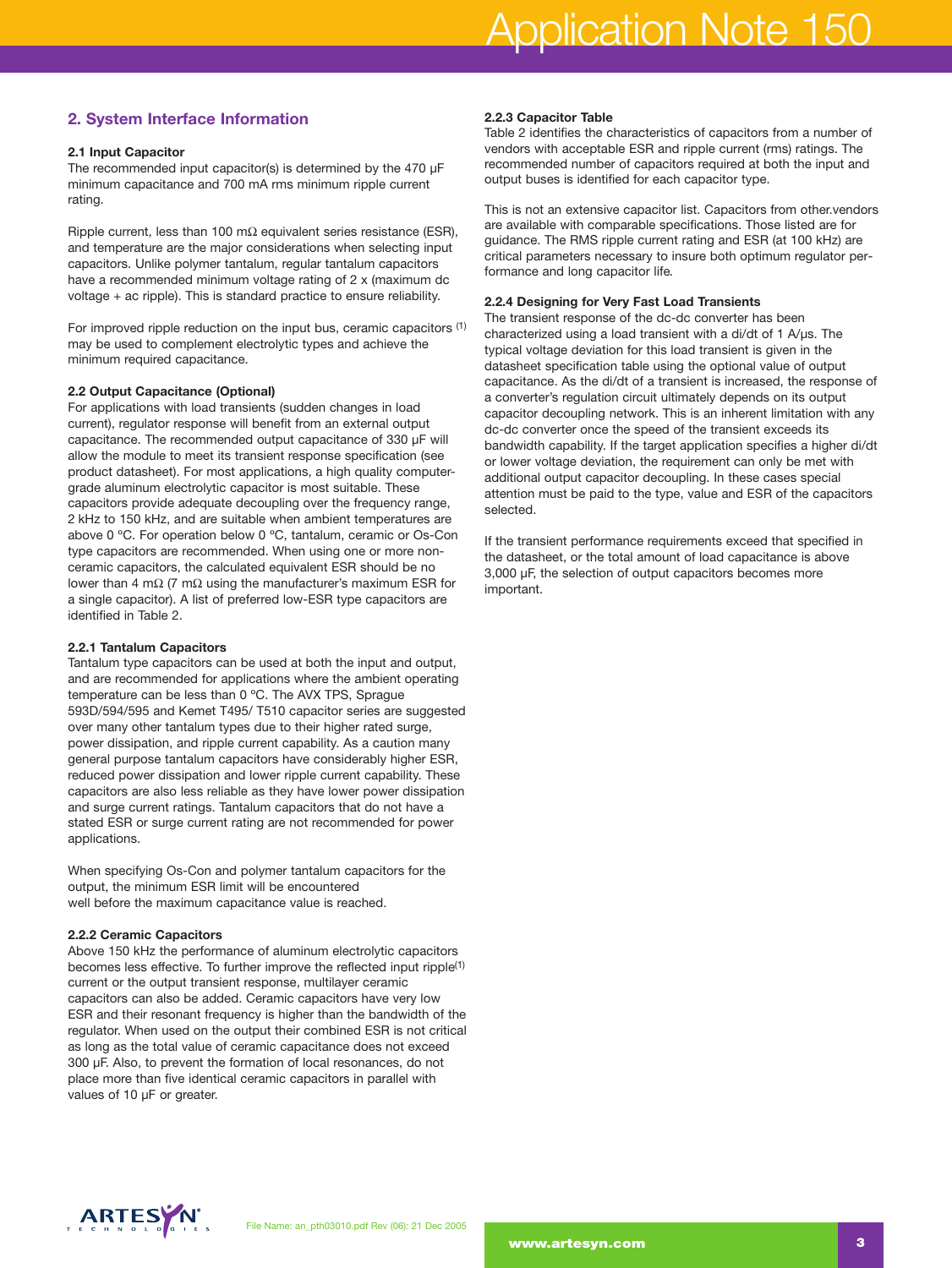| <b>CAPACITOR</b>                                                                   | <b>CAPACITOR CHARACTERISTICS</b> |                           |                                                                       |                                                        |                                                                                     |                                                | <b>QUANTITY</b>                                |                                                                          |
|------------------------------------------------------------------------------------|----------------------------------|---------------------------|-----------------------------------------------------------------------|--------------------------------------------------------|-------------------------------------------------------------------------------------|------------------------------------------------|------------------------------------------------|--------------------------------------------------------------------------|
| VENDOR/<br><b>SERIES</b>                                                           | <b>WORKING</b><br><b>VOLTAGE</b> | <b>VALUE</b><br>$(\mu F)$ | MAX. ESR<br><b>AT 100 kHZ</b>                                         | <b>MAX RIPPLE</b><br><b>CURRENT AT</b><br>85 °C (Irms) | <b>PHYSICAL</b><br>SIZE (MM)<br>$(L \times W)$                                      | <b>INPUT</b><br><b>BUS</b>                     | <b>OPTIONAL</b><br><b>OUTPUT</b><br><b>BUS</b> | <b>VENDOR</b><br><b>PART</b><br><b>NUMBER</b>                            |
| Panasonic,<br>Aluminum<br>FC (Radial)<br>FK (SMD)                                  | 10 V<br>16 V<br>25 V             | 560<br>470<br>470         | $0.090 \Omega$<br>$0.090 \Omega$<br>$0.080\ \Omega$                   | 755 mA<br>755 mA<br>850 mA                             | $10.0 \times 12.5$<br>$10.0 \times 12.5$<br>$10.0 \times 10.2$                      | 1<br>1<br>$\mathbf{1}$                         | 1<br>$\mathbf{1}$<br>$\mathbf{1}$              | EEUFC1A561<br>EEUFC1C471<br>EEVFK1E471P                                  |
| United Chemi-Con<br>PXA (SMD)<br>PS (Radial)<br>FX Os-con (Radial)<br>LXZ (Radial) | 6.3 V<br>10 V<br>10 V<br>16 V    | 470<br>470<br>680<br>470  | $0.020 \Omega$<br>$0.012 \Omega$<br>$0.015 \Omega$<br>$0.090\ \Omega$ | 4130 mA<br>5300 mA<br>4735 mA<br>760 mA                | $10.0 \times 7.7$<br>$10.0 \times 12.5$<br>$10.0 \times 10.5$<br>$10.0 \times 12.5$ | 1<br>1<br>$\mathbf{1}$<br>$\mathbf{1}$         | $\leq 4$<br>$\leq$ 2<br>≤3<br>$\mathbf{1}$     | PXA6.3VC471MJ80TP<br>10PS470MJ12<br>10FX680M<br>LXZ16VB471M10X12LL       |
| Nichicon<br>WG (SMD)<br>HD (Radial)<br>PM (Radial)                                 | 10 V<br>16 V<br>16 V             | 470<br>470<br>470         | $0.150 + 2 \Omega$<br>$0.090\ \Omega$<br>1030 $\Omega$                | 670 mA x 2<br>770 mA<br>1030 mA                        | $10.0 \times 10.0$<br>$10.0 \times 15.0$<br>$10.0 \times 12.5$                      | $\overline{2}$<br>$\mathbf{1}$<br>$\mathbf{1}$ | $\mathbf{1}$<br>$\mathbf{1}$<br>$\mathbf{1}$   | UWG1A471MNR1GS<br>UPM1C471MPH6<br>UHD1C471MPR                            |
| Panasonic,<br>Poly-Aluminum<br>WA (SMD)<br>S/SE (SMD)                              | 10 V<br>6.3 V                    | 470<br>180                | $0.017 \Omega$<br>$0.005 \Omega$                                      | 4500 mA<br>4000 mA                                     | $10.0 \times 10.2$<br>$7.3 \times 4.3$                                              | $\mathbf{1}$<br>3                              | $\leq 3$<br>$\leq 1$                           | EEFWA1A471P<br>EEFSE0J181R                                               |
| SANYO Os-Con<br>SP (Radial)<br>SVP (SMD)<br>TPE (SMD)                              | 10 V<br>10 V<br>6.3 V            | 470<br>560<br>470         | $0.015 \Omega$<br>$0.013 \Omega$<br>$0.018 \Omega$                    | 4500 mA<br>5200 mA<br>3500 mA                          | $10.0 \times 10.5$<br>$11.0 \times 12.7$<br>$7.3 \times 4.3$                        | 1<br>1<br>$\mathbf{1}$                         | $\leq$ 2<br>$\leq$ 2<br>$\leq$ 3               | 10SP470M<br>10SVP560M<br>6TPE370MI                                       |
| <b>AVX Tantalum</b><br>TPS (SMT)                                                   | 10 V<br>10 V                     | 470<br>470                | $0.045 \Omega$<br>$0.060 \Omega$                                      | 1723 mA<br>1826 mA                                     | $7.3 \times 5.7$<br>$7.3 \times 5.7$                                                | $\mathbf{1}$<br>1                              | $\leq 5$<br>$\leq 5$                           | TPSE477M010R0045<br>TPSV477M010R0060                                     |
| Kemet (SMD)<br>T520 (SMD)<br>T530 (SMD)                                            | 10 V<br>10 V                     | 330<br>330                | $0.040 \Omega$<br>$0.015 \Omega$                                      | 1800 mA<br>>3800 mA                                    | $7.3 \times 4.3$<br>$7.3 \times 4.3$                                                | $\overline{2}$<br>$\overline{c}$               | $\leq 5$<br>$\leq$ 2                           | T520X337M010AS<br>T530X337M010AS                                         |
| Vishay-Sprague<br>595D (SMD)<br>94SP (Radial)<br>94SVP (SMD)                       | 10 V<br>10 V<br>6.3 V            | 470<br>470<br>470         | $0.100 \Omega$<br>$0.015 \Omega$<br>$0.017 \Omega$                    | 1440 mA<br>4510 mA<br>3960 mA                          | $7.2 \times 6.0$<br>$10.0 \times 10.0$<br>$8.0 \times 12.0$                         | 1<br>1<br>1                                    | $\leq 5$<br>$\leq$ 2<br>$\leq$ 3               | 595D477X0010R2T<br>94SP477X0010FBP<br>94SVP477X06R3E12                   |
| Kemet, Ceramic,<br>X5R (SMD)                                                       | 16 V<br>6.3 V                    | 10<br>47                  | $0.002 \Omega$                                                        |                                                        | 1210 case<br>3225 mm                                                                | 1<br>1                                         | $\leq 5$<br>$\leq 5$                           | C1210C106M4PAC<br>C1210C476K9PAC                                         |
| Murata, Ceramic<br>X5R (SMD)                                                       | 6.3 V<br>6.3 V<br>16 V<br>16 V   | 100<br>47<br>22<br>10     | $0.002 \Omega$                                                        |                                                        | 1210 case<br>3225 mm                                                                | 1(1)<br>1(1)<br>1(1)<br>1(1)                   | $\leq$ 3<br>$\leq 5$<br>$\leq 5$<br>$\leq 5$   | GRM32ER60J107M<br>GRM32ER60J476M<br>GRM32ER61C226K<br>GRM32DR61C106K     |
| TDK, Ceramic<br>X5R (SMD)                                                          | 6.3 V<br>6.3 V<br>16 V<br>16 V   | 100<br>47<br>22<br>10     | $0.002 \Omega$                                                        |                                                        | 1210 case<br>3225 mm                                                                | 1(1)<br>1(1)<br>1(1)<br>1(1)                   | $\leq$ 3<br>$\leq 5$<br>$\leq 5$<br>$\leq 5$   | C3225X5R0J107MT<br>C3225X5R0J476MT<br>C3225X5R1C226MT<br>C3225X5R1C106MT |

(1) A ceramic capacitor may be used to compliment electrolytic types at the input to further reduce high-frequency ripple curent.

**Table 2 - Recommended Input/Output Capacitors**

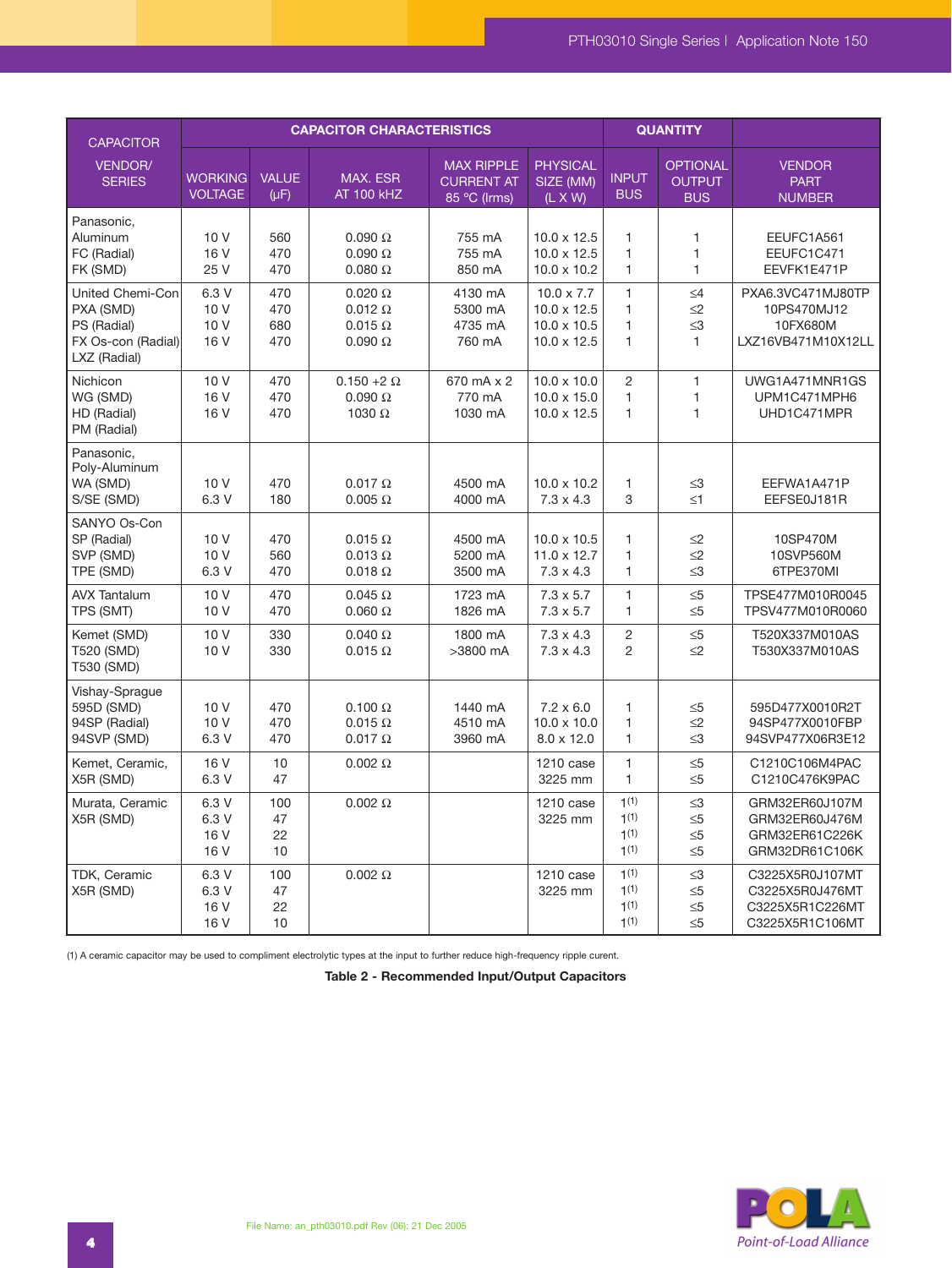# **3. Mechanical Information**

# **3.1 Mechanical Outline Drawings**



**Figure 1 - Plated Through-Hole Mechanical Drawing** 



**Figure 2 - Surfact Mount Mechanical Drawing**

# **3.2 Pin-out Table**

| <b>PIN CONNECTIONS</b> |                 |  |  |  |  |
|------------------------|-----------------|--|--|--|--|
| <b>PIN NUMBER</b>      | <b>FUNCTION</b> |  |  |  |  |
|                        | Ground          |  |  |  |  |
| 2                      | Vin             |  |  |  |  |
| 3                      | Inhibit         |  |  |  |  |
| 4                      | Vo Adjust       |  |  |  |  |
| 5                      | Vo Sense        |  |  |  |  |
| 6                      | Vout            |  |  |  |  |
| 7                      | Ground          |  |  |  |  |
| 8                      | <b>Track</b>    |  |  |  |  |
| 9                      | Margin Down     |  |  |  |  |
| 10                     | Margin Up       |  |  |  |  |

**Table 3 - Pin Connections**

# **3.3 Pin Description 3.3.1 Ground**

This is the common ground connection for the  $V_{in}$  and  $V_{out}$  power connections. It is also the 0 Vdc reference for the control inputs.

# **3.3.2 Vin**

The positive input voltage power node to the module, which is referenced to common GND.

# **3.3.3 Inhibit**

The Inhibit pin is an open-collector/drain negative logic input that is referenced to GND. Applying a low level ground signal to this input disables the module's output and turns off the output voltage. When the Inhibit control is active, the input current drawn by the regulator is significantly reduced. If the Inhibit pin is left open-circuit, the module will produce an output whenever a valid input source is applied.

# **3.3.4 Vo Adjust**

A 0.1 W, 1% resistor must be directly connected between this pin and pin 7 (GND) to set the output voltage to a value higher than 0.8 V. The temperature stability of the resistor should be 100 ppm/ºC (or better). The set point range for the output voltage is from 0.8 V to 2.5 V. The resistor value required for a given output voltage may be calculated from the following formula. If left open circuit, the output voltage will default to its lowest value.

$$
R_{\text{set}} = 10 \text{K} \times \frac{0.8 \text{V}}{\text{V}_{\text{out}} - 0.8 \text{V}} - 2.49 \quad \text{k}\Omega
$$

The specification table gives the preferred resistor values for a number of standard output voltages

# **3.3.5 Vo Sense**

The sense input allows the regulation circuit to compensate for voltage drop between the module and the load. For optimal voltage accuracy  $V_0$  Sense should be connected to  $V_{out}$ . It can also be left disconnected.

# **3.3.6 Vout**

The regulated positive power output with respect to the GND node.

# **3.3.7 Track**

This is an analog control input that enables the output voltage to follow an external voltage. This pin becomes active typically 20 ms after the input voltage has been applied, and allows direct control of the output voltage from 0 V up to the nominal set-point voltage. Within this range the output will follow the voltage at the Track pin on a volt-for-volt basis. When the control voltage is raised above this range, the module regulates at its set-point voltage. The feature allows the output voltage to rise simultaneously with other modules powered from the same input bus. If unused, this input should be connected to Vin. *Note*: *Due to the under-voltage lockout feature, the output of the module cannot follow its own input voltage during power up. For more information, consult the related application note*.

#### **3.3.8 Margin Down**

When this input is asserted to GND, the output voltage is decreased by 5% from the nominal. The input requires an open-collector (opendrain) interface. It is not TTL compatible. A lower percent change can be accomodated with a series resistor. If unused, this input may be left unconnected.

#### **3.3.9 Margin Up**

When this input is asserted to GND, the output voltage is increased by 5%. The input requires an open-collector (open-drain) interface. It is not TTL compatible. The percent change can be reduced with a series resistor. If unused, this input may be left unconnected.

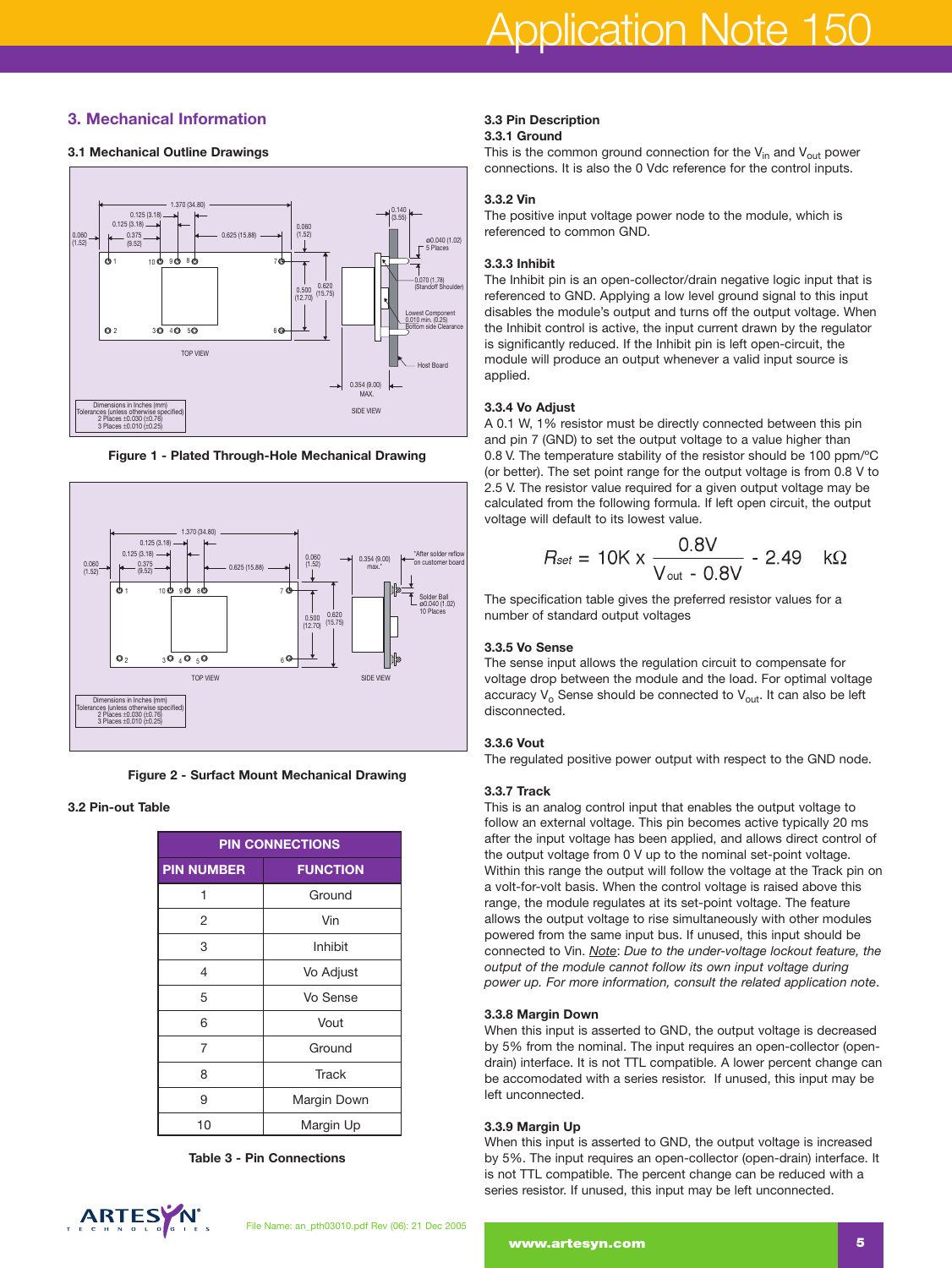# **4. Packaging Information**

# **4.1 Packaging**

The PTH03010 are available in trays of 20 units and tape and reel format in quantities of 250 units per reel. Tray and tape dimensions including pick point are shown in Figures 3 and 4.



**Figure 3 - Tape Dimensions**



**Figure 4 - Tray**

#### **4.2 Labeling and Part Numbering Sequence**

All units in the series will be clearly marked to allow ease of identification for the end user. Figure 5 gives details of all the models.



**Figure 5 - PTH03010 Part Numbering**

# **5. Safety Information**

#### **5.1 Safety Standards and Approvals**

All models will have full international safety approval including EN60950 and UL/cUL1950. Models have been submitted to independent safety agencies for approval.

#### **5.2 Fuse Information**

Any suitable value fuse (based on the input ratings) maybe used in the unearthed input line. However this is not required for compliance with safety.

#### **5.3 Safety Considerations**

The converter must be installed as per guidelines outlined by the various safety agency approvals, if safety agency approval is required for the overall system.

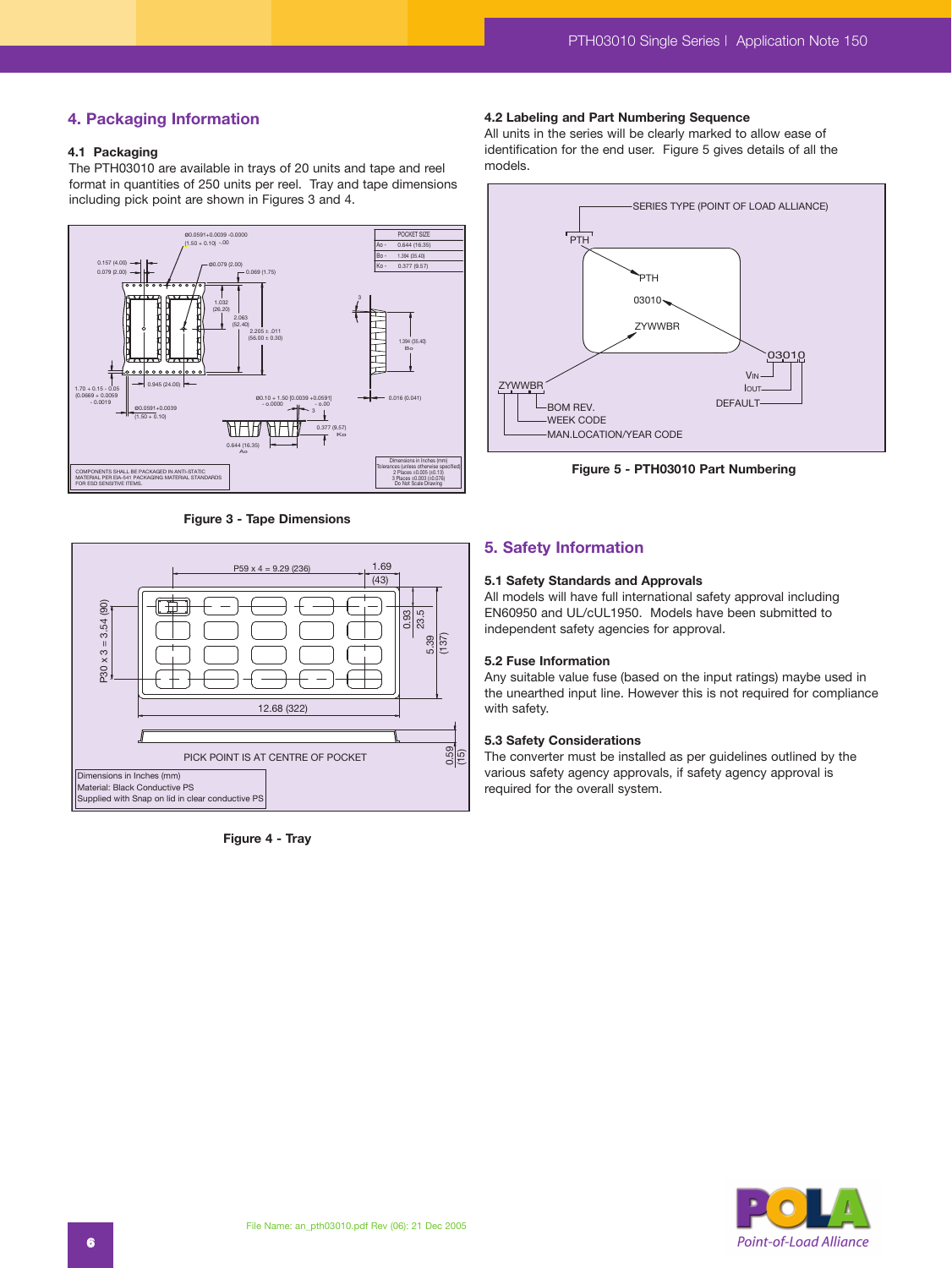# **6. Operating Information**

# **6.1 Overtemperature Protection (OTP)**

Only the PTHxx020 and PTHxx030 series of products have overtemperature protection. These products have an on-board temperature sensor that protects the module's internal circuitry against excessively high temperatures. A rise in the internal temperature may be the result of a drop in airflow, or a high ambient temperature. If the internal temperature exceeds the OTP threshold (see datasheet specifications), the module's Inhibit control is automatically pulled low. This disables the regulator allowing the output voltage to drop to zero. (The external output capacitors will be discharged by the load circuit). The recovery is automatic, and begins with a soft-start power up. It occurs when the the sensed temperature decreases by about 10 °C below the trip point.

## **Note**

The overtemperature protection is a last resort mechanism to prevent thermal stress to the regulator. Operation at or close to the thermal shutdown temperature is not recommended and will reduce the longterm reliability of the module. Always operate the regulator within the specified Safe Operating Area (SOA) limits for the worst-case conditions of ambient temperature and airflow.

# **6.2 Overcurrent Protection**

For protection against load faults, all modules incorporate output overcurrent protection. Applying a load that exceeds the regulator's overcurrent threshold will cause the regulated output to shut down. Following shutdown a module will periodically attempt to recover by initiating a soft-start power-up. This is described as a "hiccup" mode of operation, whereby the module continues in the cycle of successive shutdown and power up until the load fault is removed. During this period, the average current flowing into the fault is significantly reduced. Once the fault is removed, the module automatically recovers and returns to normal operation.

# **6.3 Soft-Start Power-Up**

The Auto-Track feature allows the power-up of multiple PTH modules to be directly controlled from the Track pin. However in a stand-alone configuration, or when the Auto-Track feature is not being used, the Track pin should be directly connected to the input voltage, Vin (see Figure 6).



**Figure 6 - Soft-Start Power-up**

When the Track pin is connected to the input voltage the Auto-Track function is permanently disengaged. This allows the module to power up entirely under the control of its internal soft-start circuitry. When power up is under soft-start control, the output voltage rises to the set-point at a quicker and more linear rate.





#### **Figure 7 - Power-up Characteristic**

From the moment a valid input voltage is applied, the soft-start control introduces a short time delay (typically 5 ms to 10 ms) before allowing the output voltage to rise. The output then progressively rises to the module's setpoint voltage. Figure 6 shows the soft-start power-up characteristic of the 22 A output product (PTH05020W), operating from a 5 V input bus and configured for a 3.3 V output. The waveforms were measured with a 5 A resistive load, with Auto-Track disabled. The initial rise in input current when the input voltage first starts to rise is the charge current drawn by the input capacitors. Power-up is complete within 15 ms.

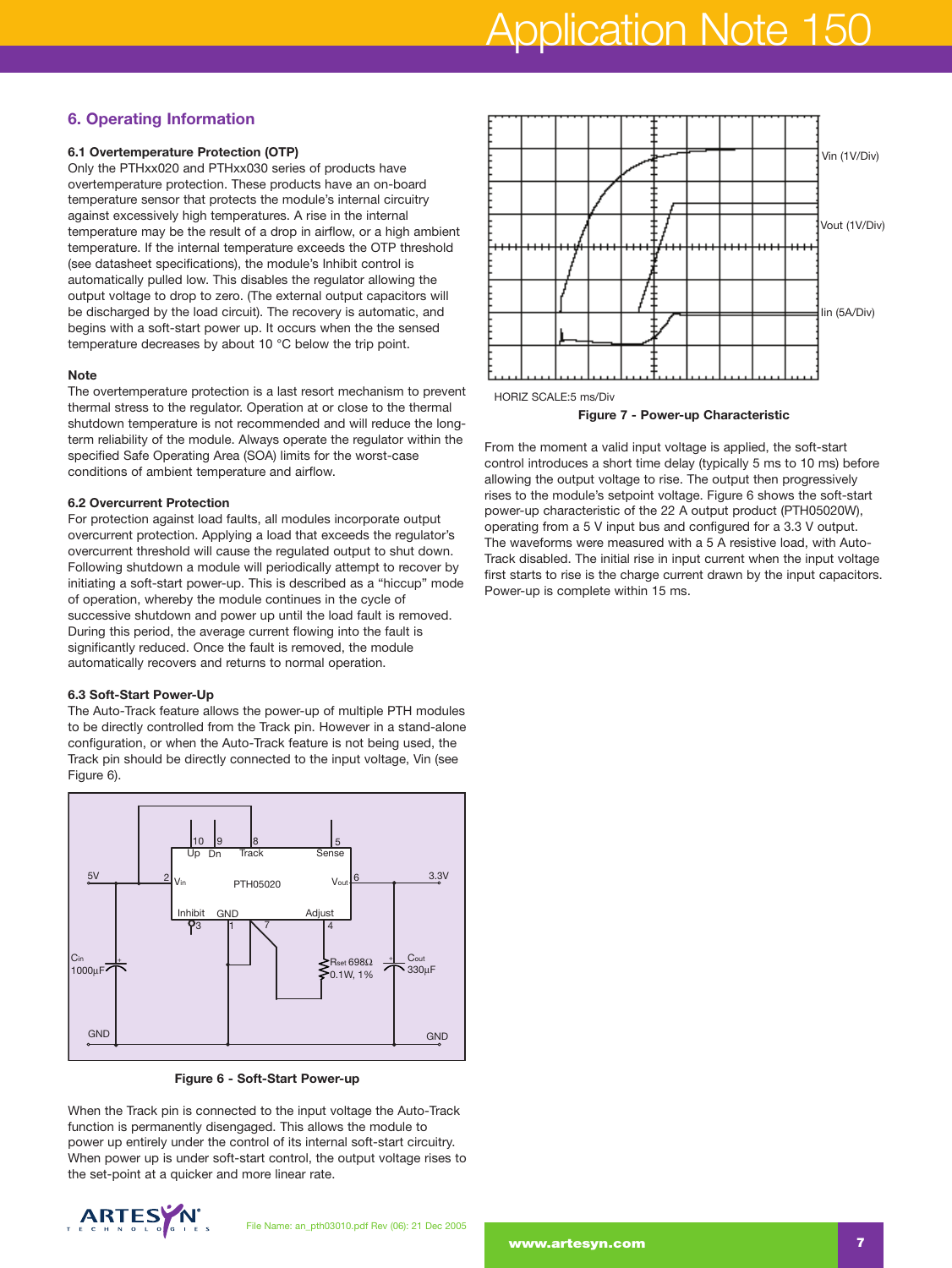# **7. Feature Set**

# **7.1 Adjusting the Output Voltage**

The  $V<sub>o</sub>$  adjust control (pin 4) sets the output voltage of the PTH03010 product. The adjustment range is from 0.8 Vdc to 2.5 Vdc. The adjustment method requires the addition of a single external resistor,  $R_{\text{set}}$ , that must be connected directly between the  $V_{\text{o adjust}}$  and GND pins<sup>(1)</sup>. Table 4 gives the preferred value for the external resistor for a number of standard voltages, along with the actual output voltage that this resistance value provides.

For other output voltages the value of the required resistor can either be calculated using the following formula, or simply selected from the range of values given in Table 5. Figure 8 shows the placement of the required resistor.

$$
R_{\text{set}} = 10 \text{K} \times \frac{0.8 \text{V}}{\text{V}_{\text{out}} - 0.8 \text{V}} - 2.49 \quad \text{k}\Omega
$$

|                           | V out - 0.8V                                                                                 |                           |  |
|---------------------------|----------------------------------------------------------------------------------------------|---------------------------|--|
| V <sub>out</sub> Standard | R <sub>set</sub> (Preferred Value)                                                           | V <sub>out</sub> (Actual) |  |
| 2.5V                      | 2.21 k $\Omega$                                                                              | 2.502 V                   |  |
| 2.0V                      | 4.12 $k\Omega$                                                                               | 2.010 V                   |  |
| 1.8V                      | 5.49 $k\Omega$                                                                               | 1.803 V                   |  |
| 1.5V                      | $8.87 \text{ k}\Omega$                                                                       | 1.504 V                   |  |
| 1.2V                      | 17.4 $k\Omega$                                                                               | 1.202 V                   |  |
| 1.0V                      | 36.5 $k\Omega$                                                                               | 1.005 V                   |  |
| 0.8V                      | Open                                                                                         | 0.8V                      |  |
|                           | Table 4 - Preferred Values of R <sub>set</sub> for Standard Output Voltages                  |                           |  |
| 10<br>$9\,$               | V <sub>o</sub> Sense (See Note 2)<br>8<br>5<br>V <sub>o</sub> Sense<br>6<br>PTH05010<br>Vout | Vout                      |  |

Table 4 - Preferred Values of R<sub>set</sub> for Standard Output Voltages



**Figure 8 - Adjust Resistor Placement**

| <b>OUTPUT VOLTAGE SET-POINT RESISTOR VALUES</b> |                           |          |                     |          |                        |  |  |
|-------------------------------------------------|---------------------------|----------|---------------------|----------|------------------------|--|--|
| Va Req'd                                        | Rset                      | Va Req'd | Rset                | Va Req'd | <b>Rset</b>            |  |  |
| 0.800                                           | Open                      | 1.225    | 16.3 k $\Omega$     | 1.75     | 5.93 $k\Omega$         |  |  |
| 0.825                                           | 318 k $\Omega$            | 1.250    | 15.3 k $\Omega$     | 1.80     | 5.51 k $\Omega$        |  |  |
| 0.850                                           | 158 k $\Omega$            | 1.275    | 14.4 k $\Omega$     | 1.85     | 5.13 $k\Omega$         |  |  |
| 0.875                                           | 104 $k\Omega$             | 1.300    | 13.5 k $\Omega$     | 1.90     | 4.78 k $\Omega$        |  |  |
| 0.900                                           | $77.5 \text{ k}\Omega$    | 1.325    | 12.7 k $\Omega$     | 1.95     | 4.47 $k\Omega$         |  |  |
| 0.925                                           | 61.5 k $\Omega$           | 1.350    | 12.1 k $\Omega$     | 2.00     | 4.18 k $\Omega$        |  |  |
| 0.950                                           | 50.8 k $\Omega$           | 1.375    | 11.4 $k\Omega$      | 2.05     | 3.91 $k\Omega$         |  |  |
| 0.975                                           | 43.2 k $\Omega$           | 1.400    | 10.8 k $\Omega$     | 2.10     | $3.66 \text{ k}\Omega$ |  |  |
| 1.000                                           | $37.5\; \mathrm{k}\Omega$ | 1.425    | 10.3 $k\Omega$      | 2.15     | 3.44 $k\Omega$         |  |  |
| 1.025                                           | 33.1 k $\Omega$           | 1.450    | $9.82\;$ k $\Omega$ | 2.20     | 3.22 $k\Omega$         |  |  |
| 1.050                                           | 29.5 $k\Omega$            | 1.475    | 9.36 $k\Omega$      | 2.25     | $3.03 k\Omega$         |  |  |
| 1.075                                           | 26.6 k $\Omega$           | 1.50     | 8.94 $k\Omega$      | 2.30     | 2.84 k $\Omega$        |  |  |
| 1.100                                           | 24.2 k $\Omega$           | 1.55     | 8.18 k $\Omega$     | 2.35     | 2.67 k $\Omega$        |  |  |
| 1.125                                           | 22.1 k $\Omega$           | 1.60     | 7.51 k $\Omega$     | 2.40     | $2.51 k\Omega$         |  |  |
| 1.150                                           | 20.4 k $\Omega$           | 1.65     | 6.92 k $\Omega$     | 2.45     | 2.36 k $\Omega$        |  |  |
| 1.175                                           | 18.8 k $\Omega$           | 1.70     | 6.4 $k\Omega$       | 2.50     | 2.22 k $\Omega$        |  |  |
| 1.200                                           | 17.5 $k\Omega$            |          |                     |          |                        |  |  |

#### **Notes:**

- 1 Use a 0.1 W resistor, with a tolerance of 1% (or better). Place the resistor as close to the regulator as possible. Connect the resistor directly between pins 4 and 7 using dedicated PCB traces.
- 2 Never connect capacitors from Vo Adjust to either GND or Vout. Any capacitance added to the Vo Adjust pin will affect the stability of the regulator.

#### **Table 5 - Output Voltage Set-point Resistor Values**

#### **7.2 Output ON/OFF Inhibit**

For applications requiring output voltage ON/OFF control,each series of the PTH family incorporates an output Inhibit control pin. The inhibit feature can be used wherever there is a requirement for the output voltage from the regulator to be turned OFF.

The power modules function normally when the Inhibit pin is left open-circuit, providing a regulated output whenever a valid source voltage is connected to Vin with respect to GND. Figure 9 shows the typical application of the inhibit function. Note the discrete transistor (Q1). The Inhibit control has its own internal pull-up to +Vin potential. An open-collector or open-drain device is recommended to control this input.

Turning Q1 on applies a low voltage to the Inhibit control pin and disables the output of the module. If Q1 is then turned off, the module will execute a soft-start power-up sequence. A regulated output voltage is produced within 20 ms. Figure 10 shows the typical rise in both the output voltage and input current, following the turnoff of Q1. The turn off of Q1 corresponds to the rise in the waveform, Q1  $V_{DS}$ . The waveforms were measured with a 5 A load.

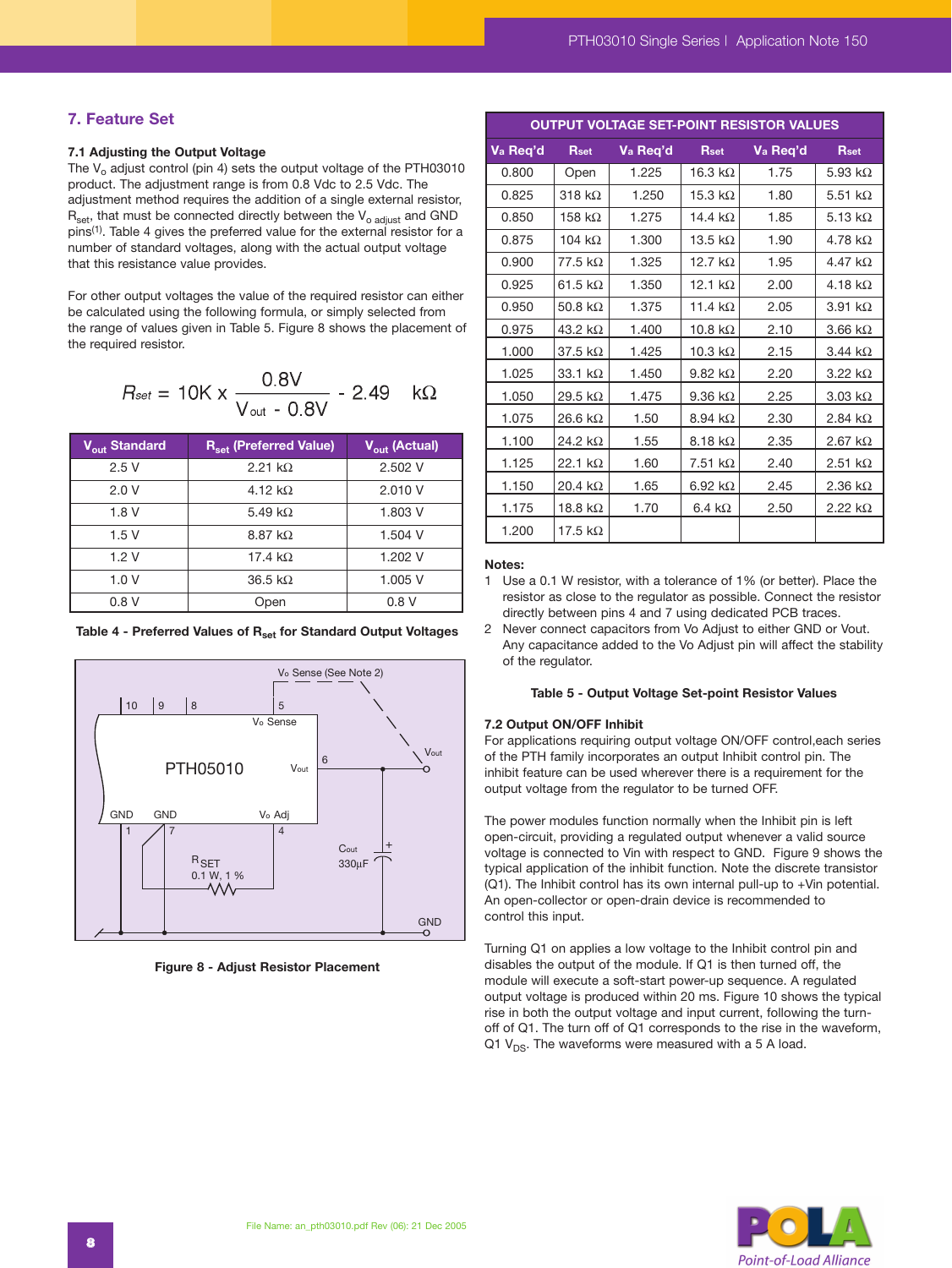# **Application Note 150**



**Figure 9 - Typical Application of the Inhibit Function**



HORIZ SCALE: 10 ms/Div

#### **Figure 10 - Typical Rise in Output Voltage and Input Current**

## **7.3 Pre-Bias Startup Capability**

Only selected products in the PTH family incorporate this capability. Consult Table 1 to identify which product series are compliant.

In complex digital systems an external voltage can sometimes be present at the output of the module during power up. This voltage may be backfed through a dual supply logic component, such as an FPGA or ASIC. Another path might be via a clamp diode (to a lower supply voltage) as part of a power-up sequencing implementation.

Although the PTH family of modules can sink current under steadystate operating conditions, those that incorporate this capability will not do so during the soft-start cycle<sup>(1)</sup>, or whenever the Inhibit pin is held low. However, to ensure the satisfactory operation of this feature certain conditions must be maintained during the application of input power<sup>(2)</sup>.

#### **Note**

The pre-bias start-up feature is not compatible with Auto-Track™. This is because when the module is under Auto-Track™ control, it is fully active and will sink current if the output voltage is below that of a back-feeding source. Therefore to ensure a pre-bias hold-off, one of the following two techniques must be followed when input power is first applied to the module. The Auto-Track™ function must either be disabled<sup>(3)</sup>, or the module's output held off using the Inhibit pin. The latter allows Auto-Track's internal RC charge ramp to rise above the setpoint voltage.

#### **Notes:**

- 1 The soft-start cycle is a relatively short period (up to 20ms) that immediately follows either the application of a valid input source voltage, or the release of a ground signal at the Inhibit pin
- 2 To ensure that the regulator does not sink current when power is first applied (even with a ground signal applied to the Inhibit control pin), the input voltage must always be greater than the output voltage through-out the power-up and power-down sequence.
- 3 The Auto-Track™ function can be disabled at power up by immediately applying a voltage to the module's Track pin that is greater than its set-point voltage. This can be easily accomplished by pulling the Track pin up to Vin through a 1 k $\Omega$ resistor.

# **7.4 Margin Up/Down Controls**

The PTHxx060W, PTHxx010W, PTHxx020W, and PTHxx030W module series incorporate Margin Up and Margin Down control inputs. These controls allow the output voltage set point to be momentarily adjusted<sup>1</sup>, either up or down, by a nominal 5%. This provides a convenient method for dynamically testing the operation of the load circuit over its power supply margin or range. The  $\pm 5\%$ change is applied to the adjusted output voltage as set by the external resistor,  $R_{\text{set}}$  at the  $V_{\text{O}}$  Adjust pin.

The 5% adjustment is made by driving the appropriate margin control input directly to the GND terminal<sup>(2)</sup>. A low-leakage opendrain device, such as a MOSFET or p-channel JFET is recommended for this purpose. Adjustments of less than 5% can also be accommodated by adding series resistors to the control inputs (see Figure 11). The value of the resistor can be selected from Table 6 or calculated using the following formula.

# **7.4.1 Up/Down Adjust Resistance Calculation**

To reduce the margin adjustment to something less than 5%, series resistors are required (See  $R_D$  and  $R_U$  in Figure 11). For the same amount of adjustment, the resistor value calculated for  $R_D$  and  $R_{\rm H}$ will be the same. The formula is as follows:

$$
R_u \text{ or } R_d = \frac{499}{\Delta\%} - 99.8 \quad k\Omega
$$

Where ∆% = The desired amount of margin adjust in percent.

# **Notes**

- 1 The Margin Up and Margin Down controls were not intended to be activated simultaneously. If they are their affects on the output voltage may not completely cancel, resulting in the possibility of a slightly higher error in the output voltage set point.
- 2 The ground reference should be a direct connection to the module GND at pin 7 (pin 1 for the PTHxx050). This will produce a more accurate adjustment at the load circuit terminals. The transistors Q1 and Q2 should be located close to the regulator.
- 3 The Margin Up and Margin Dn control inputs are not compatible with devices that source voltage. This includes TTL logic. These are analog inputs and should only be controlled with a true opendrain device (preferably a discrete MOSFET transistor). The device selected should have low off-state leakage current. Each input sources 8 µA when grounded, and has an open-circuit voltage of 0.8 V.

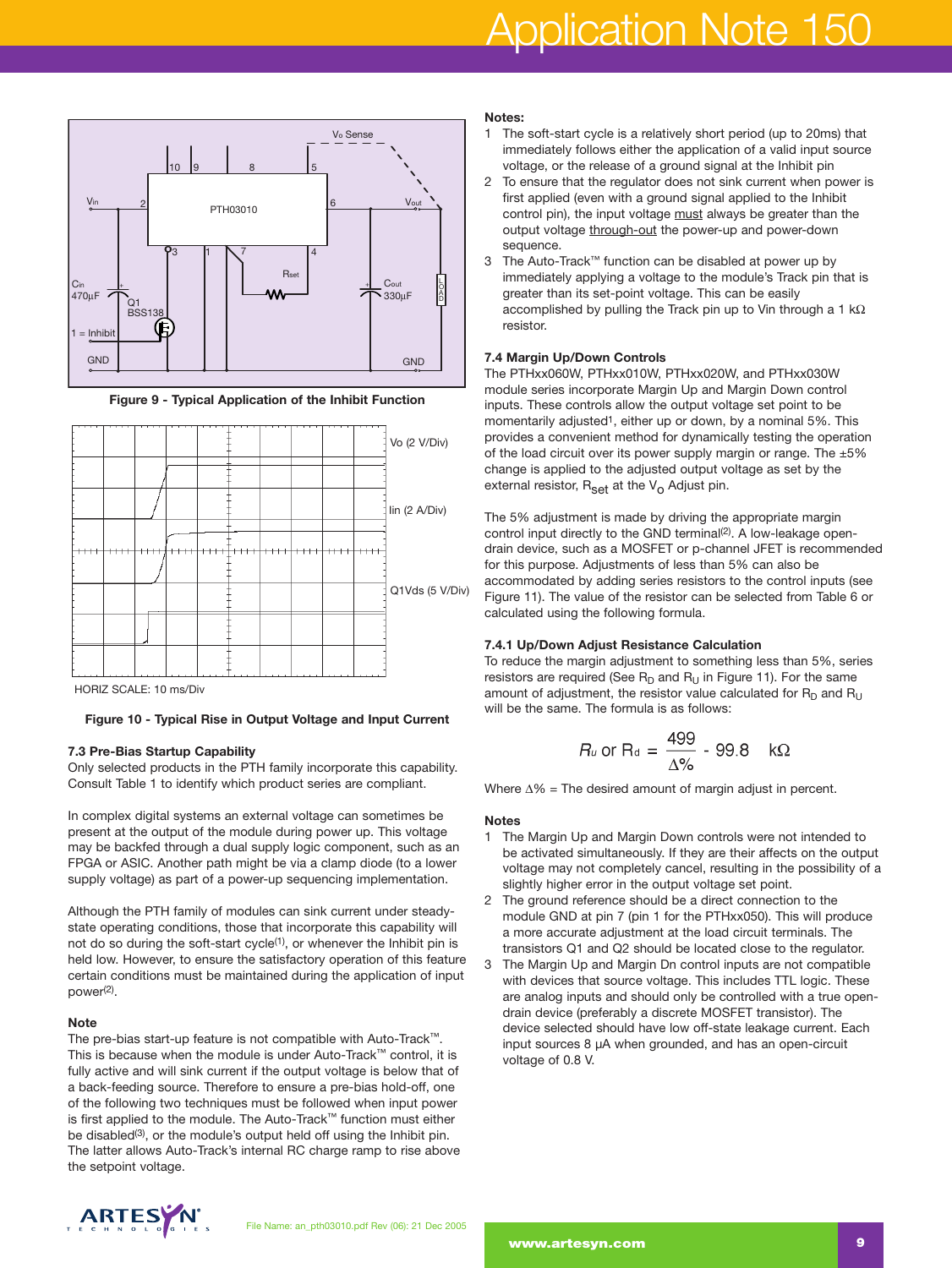| % ADJUST | $R_U/R_D$        |
|----------|------------------|
| 5        | $0.0\;k\Omega$   |
| 4        | 24.9 k $\Omega$  |
| 3        | 66.5 kQ          |
| 2        | 150.0 k $\Omega$ |
|          | 397.0 k $\Omega$ |

**Table 6 - Margin Up/Down Resistor Values**



**Figure 11 - Margin Up/Down Application Schematic**

#### **7.5 Remote Sense**

The PTHxx010W, PTHxx020W, and PTHxx030W products incorporate an output voltage sense pin,  $V_0$  Sense. The  $V_0$  Sense pin should be connected to  $V_{\text{out}}$  at the load circuit (see datasheet standard application). A remote sense improves the load regulation performance of the module by allowing it to compensate for any 'IR' voltage drop between itself and the load. An IR drop is caused by the high output current flowing through the small amount of pin and trace resistance. Use of the remote sense is optional. If not used, the Vout Sense pin can be left opencircuit. An internal low-value resistor (15 $\Omega$  or less) is connected between the V<sub>o</sub> Sense and V<sub>out</sub>, ensures that the output voltage remains in regulation.

With the sense pin connected, the difference between the voltage measured directly between the  $\mathsf{V}_{\mathsf{out}}$  and GND pins, and that measured from V $_{\rm out}$  Sense to GND, is the amount of IR drop being compensated by the regulator. This should be limited to a maximum of 0.3 V.

Note: The remote sense feature is not designed to compensate for the forward drop of non-linear or frequency dependent components that may be placed in series with the converter output. Examples include OR-ing diodes, filter inductors, ferrite beads, and fuses. When these components are enclosed by the remote sense connection they are effectively placed inside the regulation control loop, which can adversely affect the stability of the regulator.

# **8. Thermal Information**

#### **8.1 Thermal Reference Points**

The electrical operating conditions namely:

- $\bullet$  Input voltage,  $V_{in}$
- Output voltage,  $V_0$
- Output current, I<sub>o</sub>

determine how much power is dissipated within the converter. The following parameters further influence the thermal stresses experienced by the converter:

- Ambient temperature
- Air velocity
- Thermal efficiency of the end system application
- Parts mounted on system PCB that may block airflow
- Real airflow characteristics at the converter location

#### **8.2 Safe Operating Area Curves**

Thermal characterization data is presented in the datasheet in a safe operating area curve format which are repeated here in Figures 12 and 13. These SOA curves show the load current versus the ambient air temperature and velocity.



**Figure 12 - Safe Operating Curve PTH03010W V<sub>out</sub> = 1.0 V** 



**Figure 13 - Safe Operating Curve PTH03010W Vout = 2.5 V**

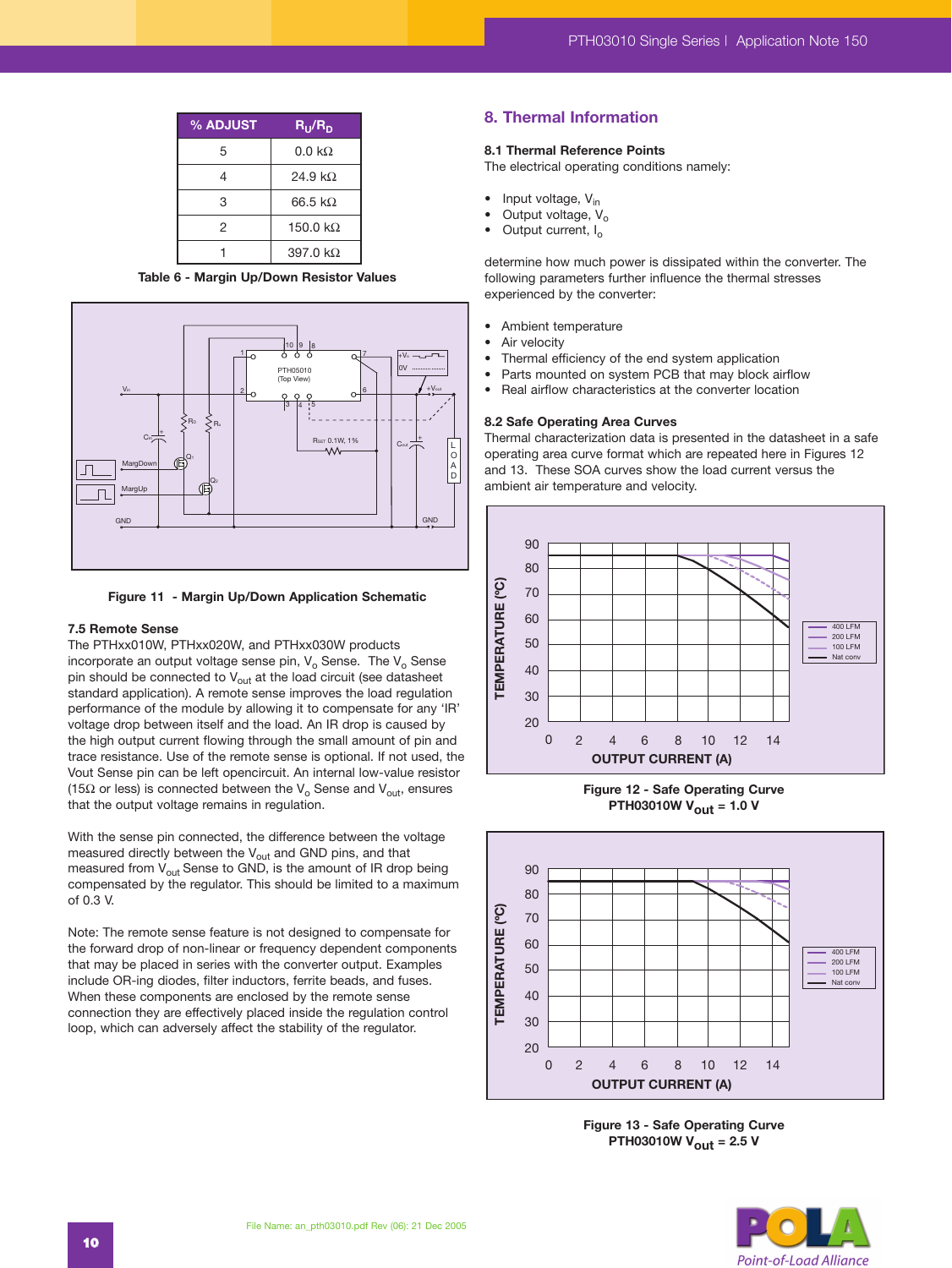## **8.3 Thermal Test Set-up**

All of the data was taken with the converter soldered to a test board which closely represents a typical application. The test board is a 1.6 mm, eight layer FR4 PCB with the inner layers consisting of 2 oz power and ground planes. The top and bottom layers contain a minimal amount of metalisation. A board to board spacing of 1 inch was used. The data represented by the 0 m/s curve indicate a natural convection condition i.e. no forced air. However, since the thermal performance is heavily dependent upon the final system application, the user needs to ensure the thermal reference point temperatures are kept within the recommended temperature rating. It is recommended that the thermal reference point temperatures are measured using either AWG #36 or #40 gauge thermocouples or an IR camera. In order to comply with stringent Artesyn de-rating criteria, the ambient temperature should never exceed 85 °C. Please contact Artesyn Technologies for further support.

# **9. Use in a Manufacturing Environment**

# **9.1 Recommended Land Pattern**

It is recommended that the customer uses a solder mask defined land pattern similar to that shown in Figures 14 and 15.



**Figure 14 - Recommended Land Pattern (Through-Hole Model)**



**Figure 15 - Recommended Land Pattern (Surface-Mount Model)**

Power pin connection should utilize four or more vias to the interior power plane of 0.025 (0.63) I.D. per input, ground an doutput pin (or the electrical equivalent.

As a surface-mount power component, interconnection to internal power planes will typically be required. This is accomplished by placing a number of vias between the SMT pad and the relevant plane. the number and exact location of these vias should be determined based on electrical resistivity, current flow and thermal requirements.

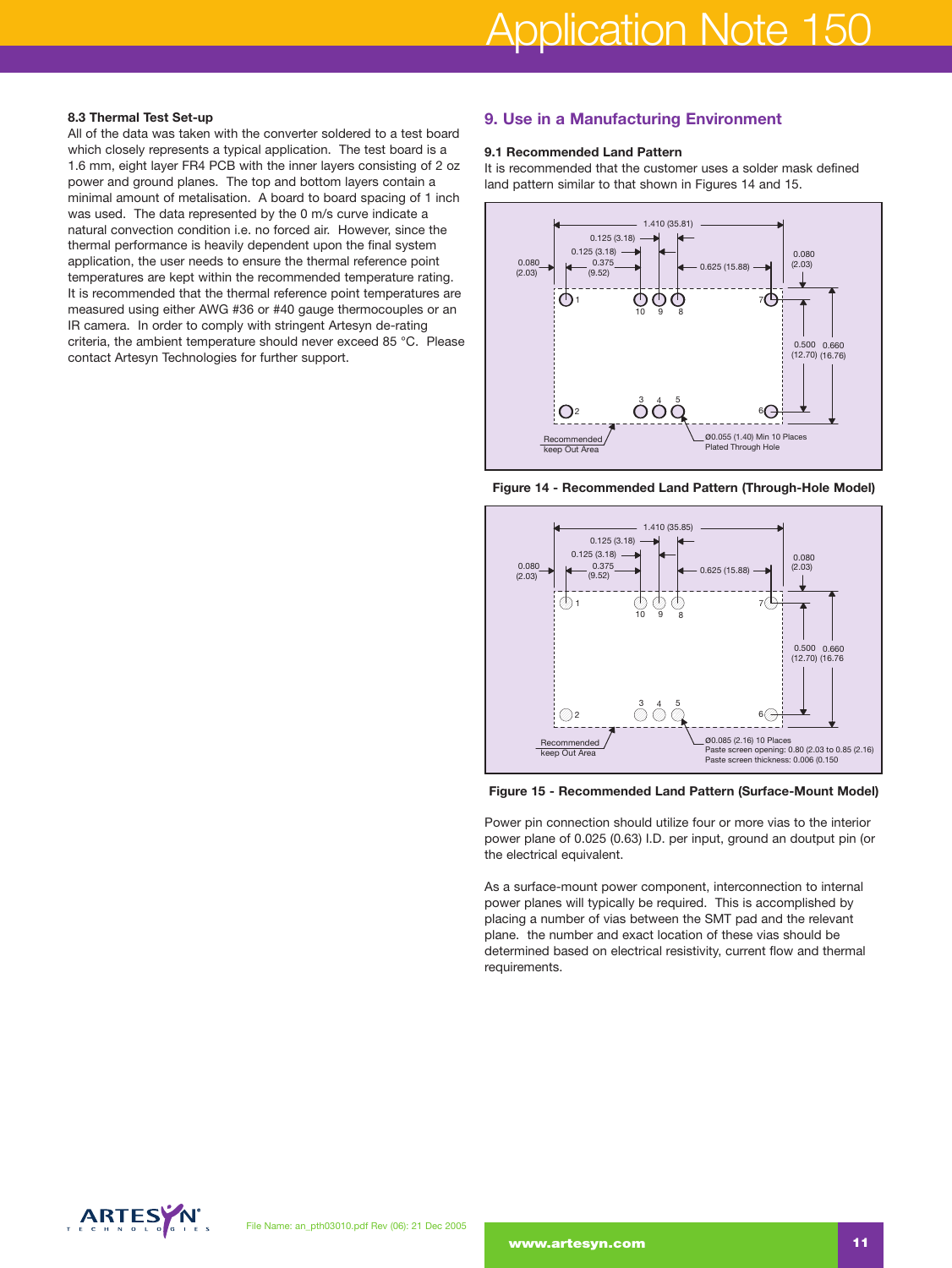# **10. Auto-Track™**

# **10.1 Auto-Track™ Function**

The Auto-Track function is unique to the PTH family, and is available with the all "Point-of-Load Alliance" (POLA) products. Auto-Track was designed to simplify the amount of circuitry required to make the output voltage from each module power up and power down in sequence. The sequencing of two or more supply voltages during power up is a common requirement for complex mixed-signal applications, that use dual-voltage VLSI ICs such as DSPs, microprocessors, and ASICs.

#### **10.2 How Auto-Track™ Works**

Auto-Track works by forcing the module's output voltage to follow a voltage presented at the Track control pin. This control range is limited to between 0 V and the module's set-point voltage. Once the track-pin voltage is raised above the set-point voltage, the module's output remains at its set-point<sup>1</sup>. As an example, if the Track pin of a 2.5 V regulator is at 1 V, the regulated output will be 1 V. But if the voltage at the Track pin rises to 3 V, the regulated output will not go higher than 2.5 V.

As the regulated output from the module simply follows the voltage at the Track pin, it is able to 'track' virtually any voltage source during the power-up sequence<sup>(2)</sup>. This can be the rising voltage of an externally generated master ramp waveform, or the output voltage from another power supply circuit<sup>(3)</sup>. For convenience, each Track pin is also provided with an internal RC charge circuit that can produce a compatible voltage ramp from the input source voltage.

#### **10.3 Typical Application**

The basic implementation of Auto-Track allows for simultaneous voltage sequencing of a number of Auto-Track compliant modules. Connecting the Track control pins of two or more modules forces the Track control of all modules to follow the same collective RC ramp waveform, and allows them to be controlled through a single transistor or switch; Q1 in Figure 16.

To initiate a power-up sequence, it is recommended that the Track control be first pulled to ground potential. This should be done at or before input power is applied to the modules, and then held for at least 10ms<sup>(4)</sup> thereafter. This brief period gives the modules time to complete their internal soft-start initialization. Applying a logic level high signal to the circuit's ON/OFF Control turns Q1 on and applies a ground signal to the Track pins. After completing their internal softstart intialization, the output of all modules will remain at zero volts while Q1 is on.

10 ms after a valid input voltage has been applied to the modules, Q1 may be turned off. This allows the track control voltage to automatically rise toward to the modules' input voltage. During this period the output voltage of each module will rise in unison with other modules, to its respective set-point voltage.

Figure 17 shows the output voltage waveforms from the circuit of Figure 16 after the On/Off Control is set from a high to a low-level voltage. The waveforms,  $V_01$  and  $V_02$  represent the output voltages from the two power modules, U1 (3.3 V) and U2 (2.0 V) respectively.  $V_0$ 1 and  $V_0$ 2 are shown rising together to produce the desired simultaneous power-up characteristic.

The same circuit also provides a power-down sequence. Power down is the reverse of power up, and is accomplished by lowering the track control voltage back to zero volts. The important constraint is that a valid input voltage must be maintained until the power down is complete. It also requires that Q1 be turned off relatively slowly. This is so that the Track control voltage does not fall faster than Auto-Track's slew rate capability, which is 5 V/ms. The components R1 and C1 in Figure 16 limit the rate at which Q1 can pull down the Track control voltage. The values of 100 kΩ and 0.047 µF correlate to a decay rate of about 0.6 V/ms.

The power-down sequence is initiated with a low-to-high transition at the ON/OFF Control input to the circuit. Figure 18 shows the powerdown waveforms. As the Track control voltage falls below the nominal set-point voltage of each power module, then its output voltage decays with all the other modules under Auto-Track control.

#### **Notes on the Use of Auto-Track™**

- 1 The Track pin voltage must be allowed to rise above the module's set-point voltage before the module can regulate at its adjusted set-point voltage.
- 2 The Auto-Track function will track almost any voltage ramp during power up, and is compatible with ramp speeds of up to 1V/ms.
- 3 The absolute maximum voltage that may be applied to the Track pin is Vin.
- 4 The module output will not follow the voltage at the Track pin until the module has completed its soft-start cycle. The soft-startcycle takes up to about 20 ms to complete. During this time it is recommended that the Track pin be held at ground potential.
- 5 After the soft-start sequence is complete, the module is capable of both sinking and sourcing current when following the voltage at the Track pin.



**Figure 16 - Sequenced Power Up and Power Down Using Auto-Track**